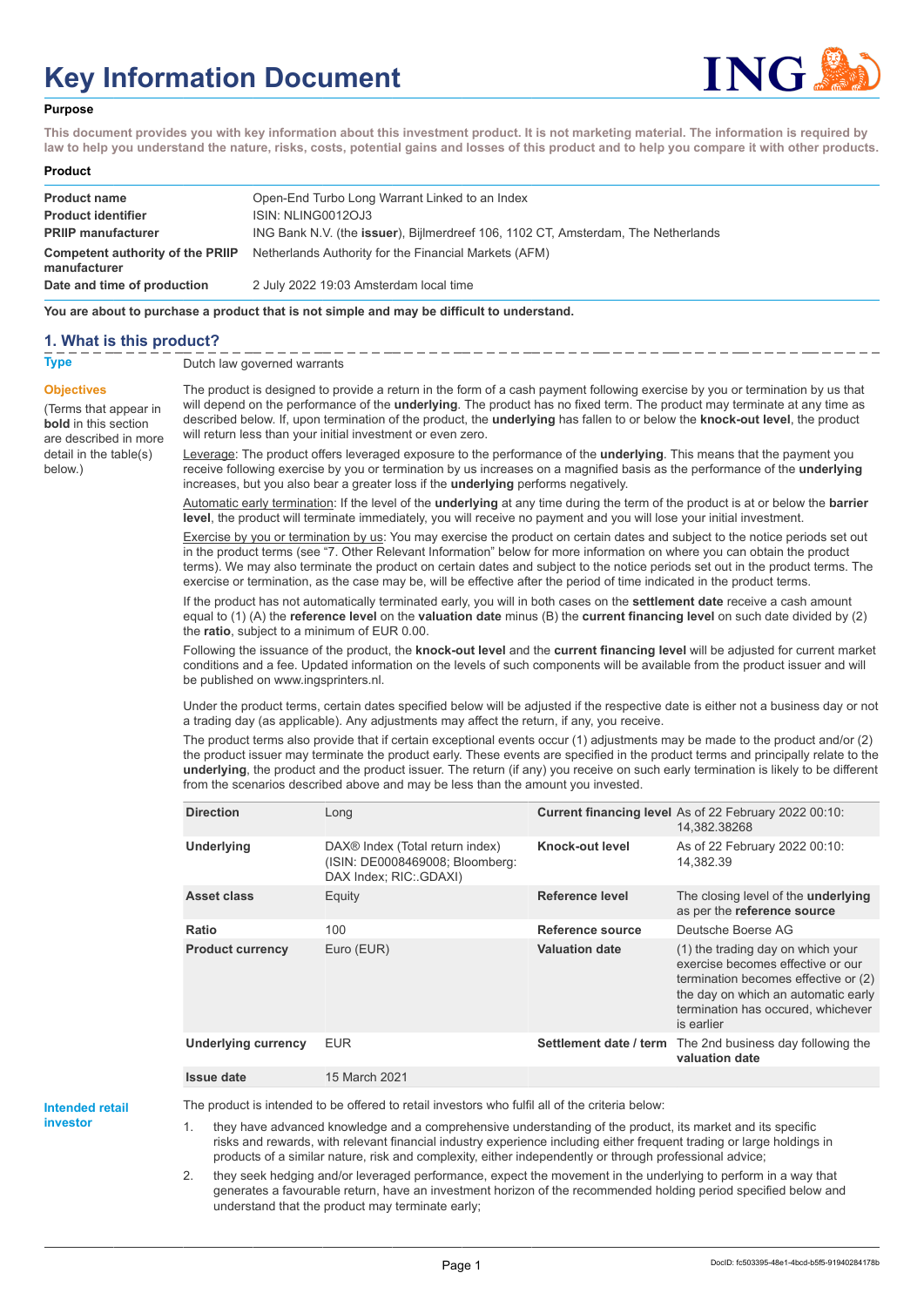- 3. they accept the risk that the issuer could fail to pay or perform its obligations under the product and they are able to bear a total loss of their investment; and
- 4. they are willing to accept a level of risk to achieve potential returns that is consistent with the summary risk indicator shown below.

The product is not intended to be offered to retail clients who do not fulfil these criteria.

## **2. What are the risks and what could I get in return?**

**Risk indicator**

**Performance scenarios**



**Lower risk Higher risk**



**The risk indicator assumes you keep the product for 1 day. The actual risk can vary significantly if you cash in at an early or a later stage and you may get back less.**

The summary risk indicator is a guide to the level of risk of this product compared to other products. It shows how likely it is that the product will lose money because of movements in the markets or because we are not able to pay you.

We have classified this product as 7 out of 7, which is the highest risk class. This rates the potential losses from future performance at a very high level, and poor market conditions are very unlikely to impact our capacity to pay you.

**Be aware of currency risk:** If the currency of your account is different to the currency of this product, you will be exposed to the risk of suffering a loss as a result of the conversion of the currency of the product into the account currency. This risk is not considered in the indicator shown above.

**Be aware of currency risk:** If (i) the Underlying is traded in a different currency than EUR the unwind amount will be converted to EUR at the prevailing exchange rate which may result in a loss; or (ii) the currency of your account is different from the Currency of the product, you may be exposed to the risk of suffering a loss as a result of the conversion of the Currency of the product into the account currency. Risk (ii) above is not considered in the indicator shown above.

This product does not include any protection from future market performance so you could lose some or all of your investment. If we are not able to pay you what is owed, you could lose your entire investment.

For detailed information about all risks relating to the product please refer to the risk sections of the prospectus and any supplements thereto as specified in the section "7. Other relevant information" below.

**Market developments in the future cannot be accurately predicted. The scenarios shown are only an indication of some of the possible outcomes based on recent returns.**

*Investment: EUR 10,000*

| <b>Scenarios</b>           |                                                                           | 1 day                          |  |
|----------------------------|---------------------------------------------------------------------------|--------------------------------|--|
|                            |                                                                           | (Recommended holding period)   |  |
| <b>Stress scenario</b>     | What you might get back after costs<br>Percentage return (not annualised) | <b>EUR 0.00</b><br>$-100.00\%$ |  |
| Unfavourable scenario      | What you might get back after costs<br>Percentage return (not annualised) | <b>EUR 0.00</b><br>$-100.00\%$ |  |
| <b>Moderate scenario</b>   | What you might get back after costs<br>Percentage return (not annualised) | <b>EUR 0.00</b><br>$-100.00\%$ |  |
| <b>Favourable scenario</b> | What you might get back after costs<br>Percentage return (not annualised) | <b>EUR 0.00</b><br>$-100.00\%$ |  |

The average returns shown in the above table are not annualised, which means they may not be comparable to the average returns shown in other key information documents.

This table shows the money you could get back over the next day under different scenarios, assuming that you invest EUR 10,000.

The scenarios shown illustrate how your investment could perform. The recommended holding period for this product is less than one year. The figures are therefore not calculated on a per year basis, but for the recommended holding period. Figures in this section and "4. What are the costs?" are therefore not comparable with figures given for products with a recommended holding period of at least one year. The scenarios presented are an estimate of future performance based on evidence from the past on how the value of this investment varies, and are not an exact indicator. What you get will vary depending on how the market performs and how long you keep the product. The stress scenario shows what you might get back in extreme market circumstances, and it does not take into account the situation where we are not able to pay you.

This product cannot be easily cashed in. This means it is difficult to estimate how much you would get back if you cash in before the recommended holding period. You will either be unable to cash in early or you will have to pay high costs or make a large loss if you do so.

The figures shown include all the costs of the product itself, but may not include all the costs that you pay to your advisor or distributor. The figures do not take into account your personal tax situation, which may also affect how much you get back.

Buying this product holds that you think the level of the underlying will increase.

Your maximum loss would be that you will lose your investment.

## **3. What happens if ING Bank N.V. is unable to pay out?**